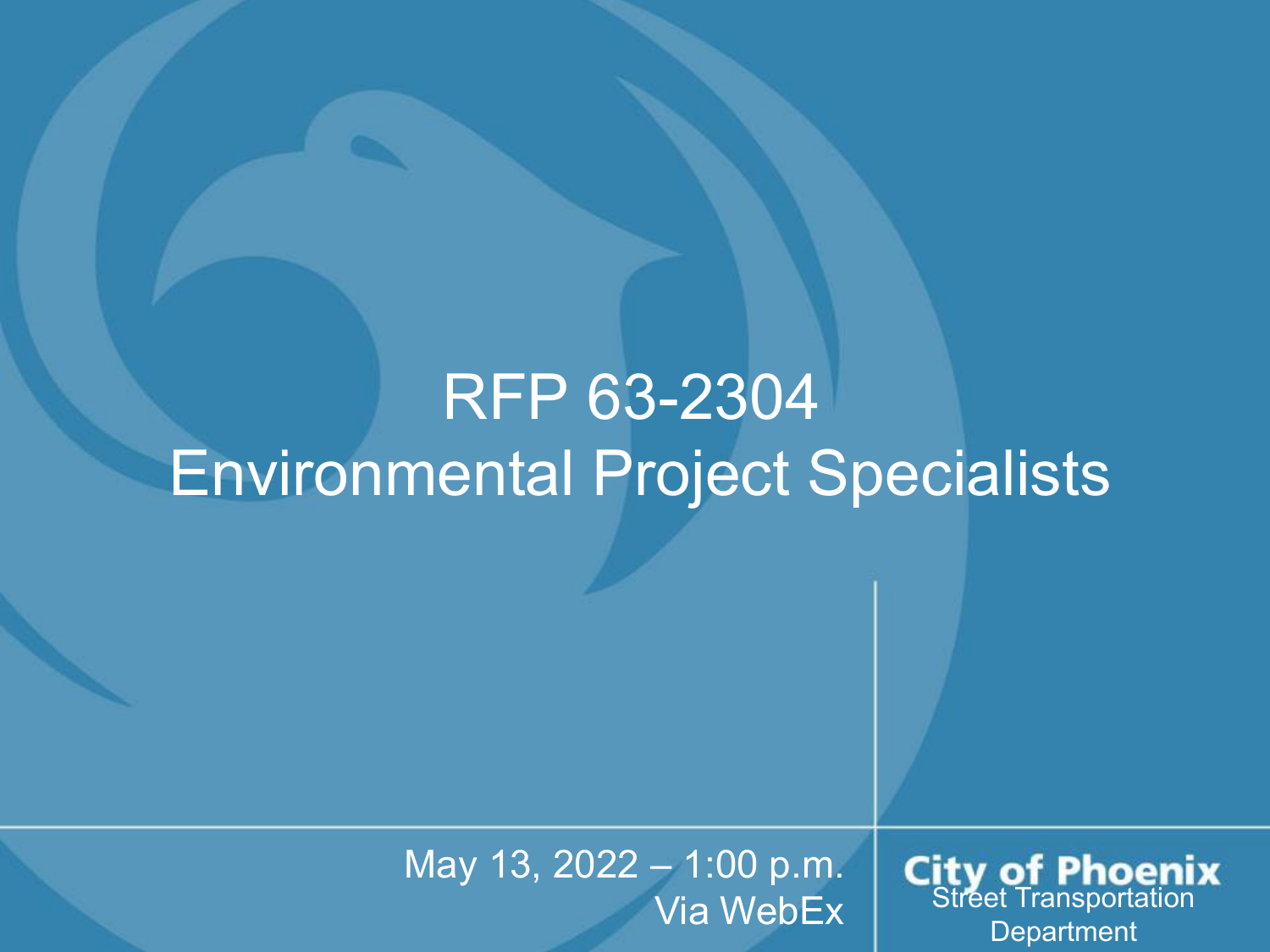

# Housekeeping

- **Please mute your microphones, unless you are speaking, to** mitigate background noise and potential electronic feedback for the other participants
- Today, we will be touching on each major section of the solicitation. If possible, try to ask your questions that are relevant to the section then under discussion; please do so in the 'chat' feature.
- **Please email your company name, first and last name,** telephone number, and email address to the procurement officer: genie.usher@phoenix.gov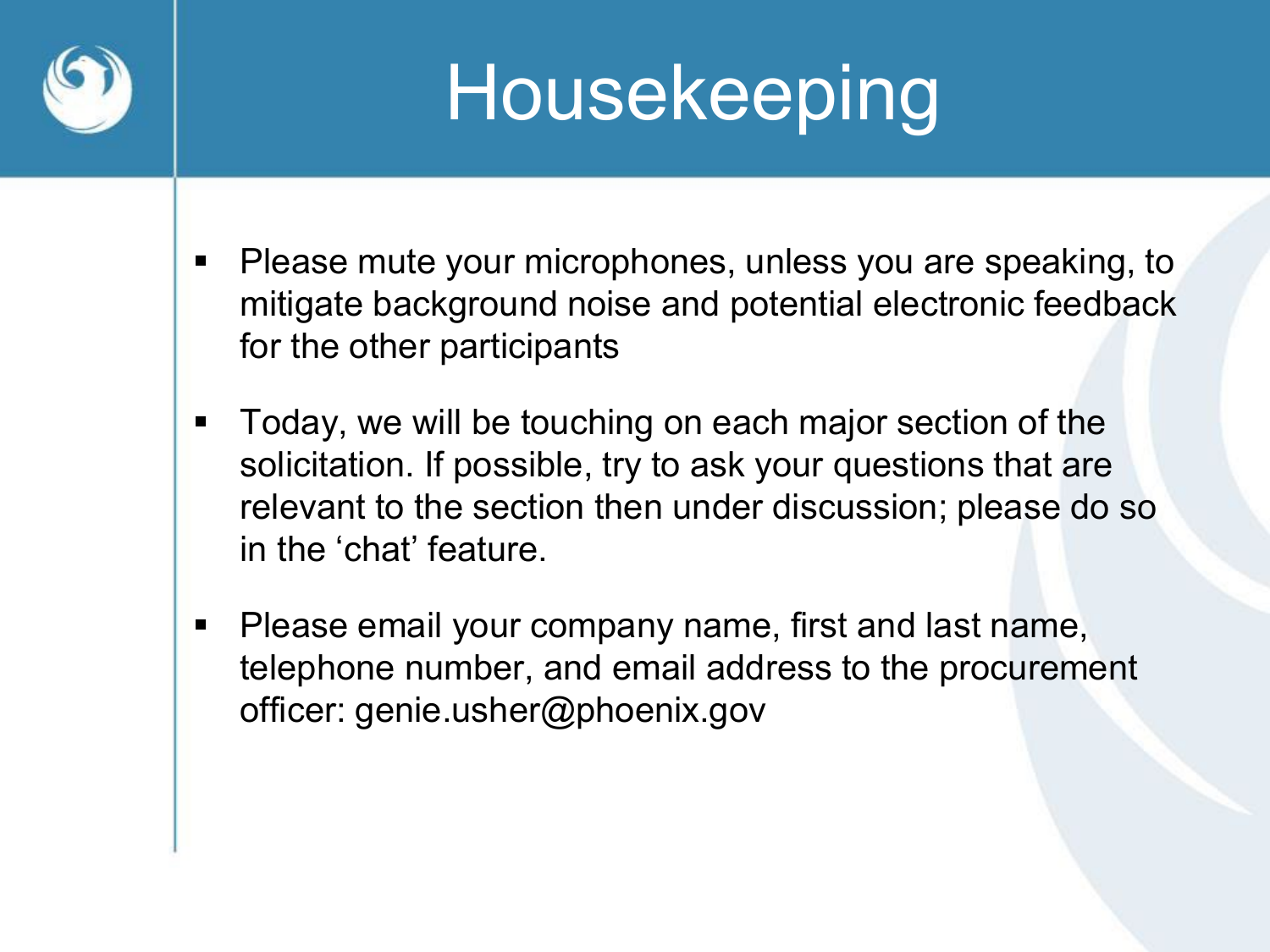

## Legal Notice

The purpose of the Pre-Proposal meeting is to provide a casual atmosphere to discuss the City's intent and to determine whether the City's requirements are clearly stated.

Although an exchange of information may take place, the official position of the City is that which is expressed in the solicitation. Therefore, nothing said here today should be construed as a change to the written requirements in the solicitation document.

Any changes will be in the form of a solicitation addendum. Vendors must acknowledge receipt of each addendum by signing and returning the document with their submittal, or the response may be considered non-responsive.

Please note that it is the responsibility of the Proposer to read the entire solicitation document. Proposers must contact the Procurement Officer if they have any questions – no other City employees per the Transparency Policy.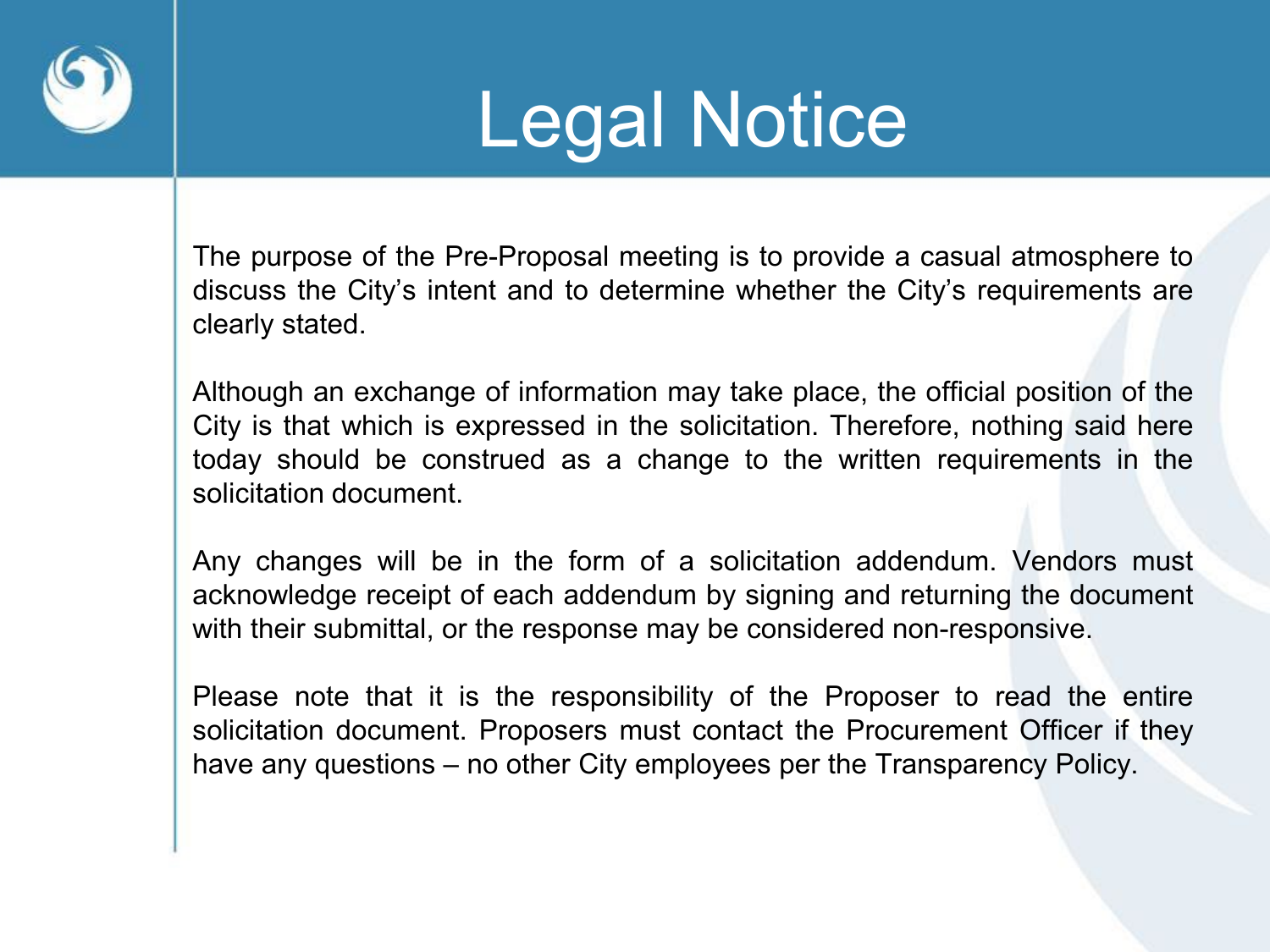



Pre-Proposal Conference May 13, 2022, at 1:00 p.m.

Written Inquiries Due May 20, 2022, by 5:00 p.m.

Proposal Submittal Due June 24, 2022, by 11:59 p.m.

Award Recommendation to City Council August 24, 2022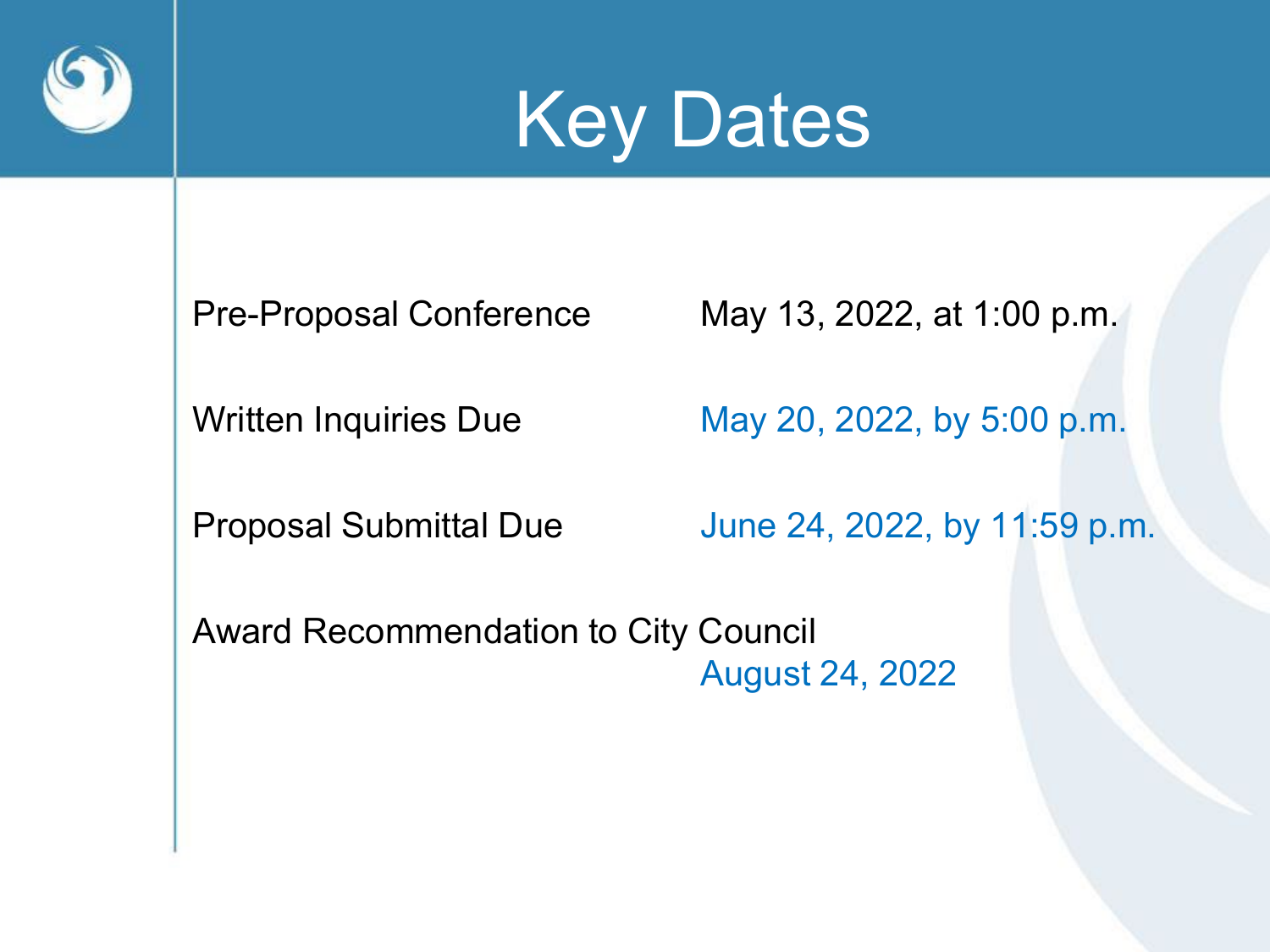



RFP 63-2304 Environmental Project Specialists

- 1.Review Solicitation Instructions
- 2.Review Special Terms and Conditions
- 3.Review Insurance and Indemnification Requirements
- 4.Review the Scope of Work
- 5.Review Submittal Requirements
- 6.Closing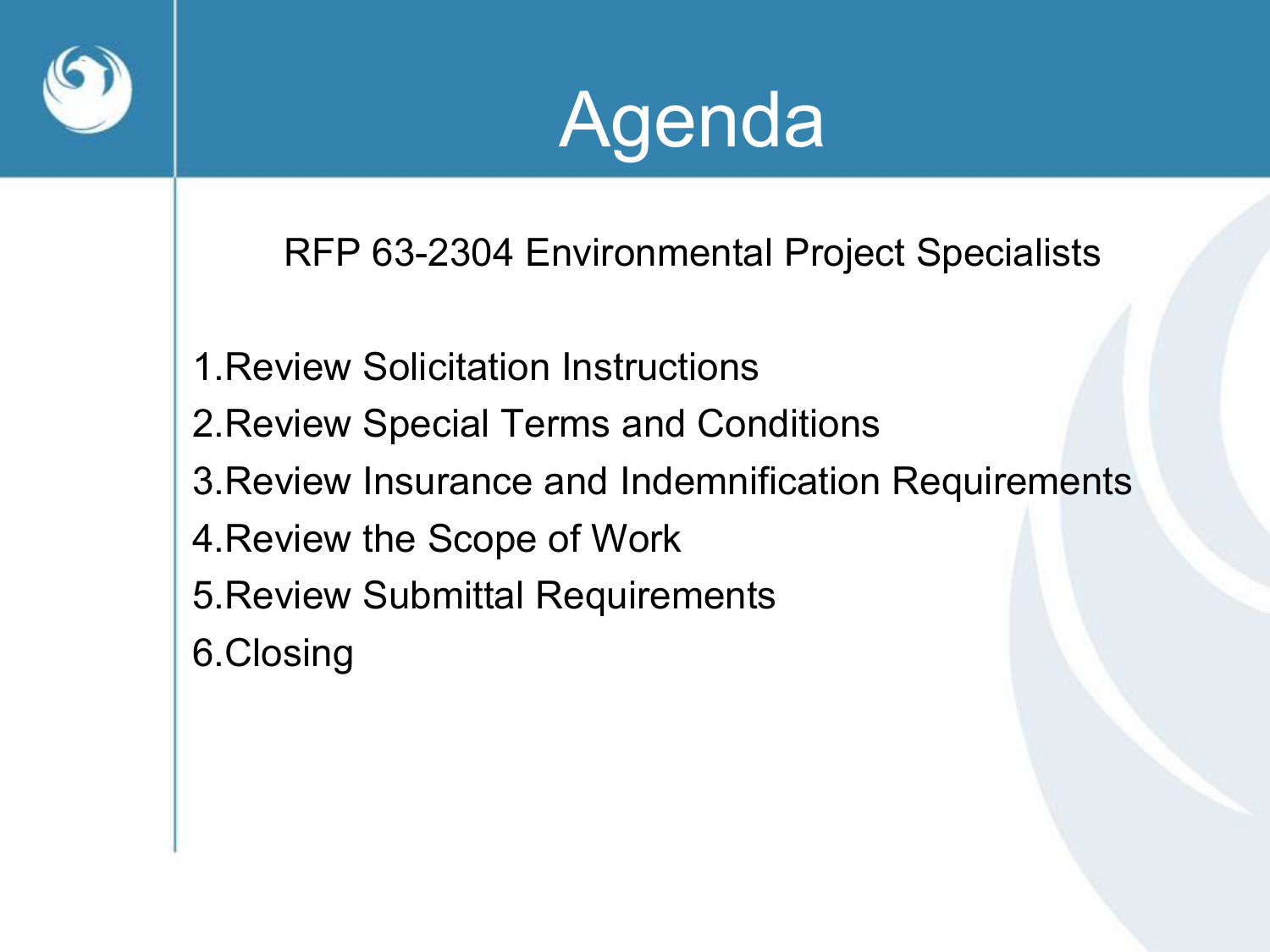

## Instructions

- **Transparency Policy starts at solicitation opening and ends** at Council Award
- **All offerors must register at:** [https://www.phoenix.gov/financesite/Pages/EProc](https://www.phoenix.gov/financesite/Pages/EProc-help.aspx)help.aspx
- All written inquiries are due May 20, 2022, by 5:00 p.m. local Phoenix time
- **Businesses** *must* be registered with the Arizona Corporation Commission (this is checked)
- **Proposer must read the entire solicitation and ACCEPT ALL** TERMS AND CONDITIONS without exception, if exceptions to terms are taken the Proposer may be deemed nonresponsive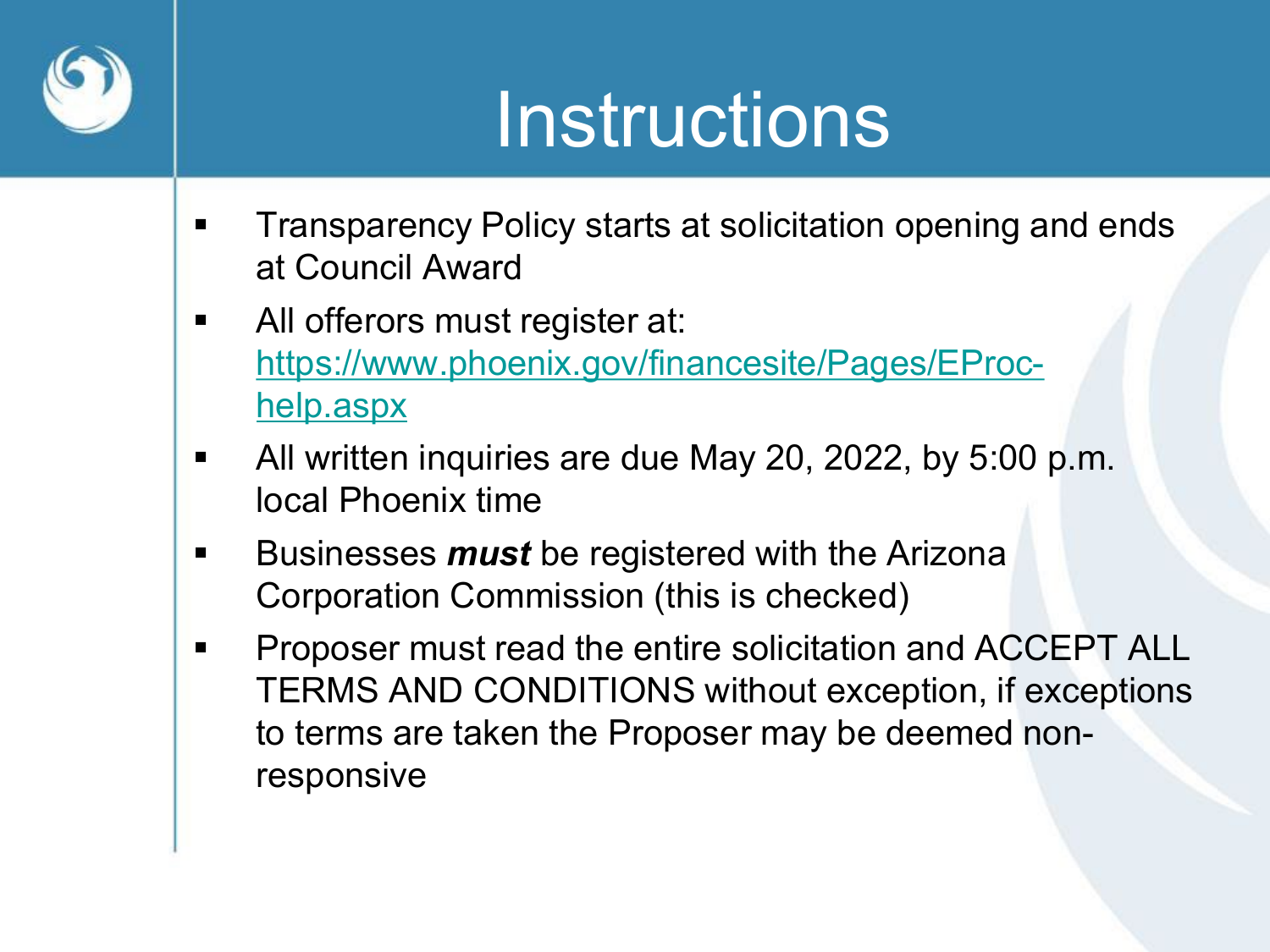

## Instructions

- **The preferred form of submission is one electronic copy** emailed to [genie.usher@phoenix.gov,](mailto:genie.usher@phoenix.gov) you will receive a confirmation email
- **Proposers must have been in operation a minimum of five** (5) years
- **Late offers are not accepted and may be deemed non**responsive
- **The City uses a 1,000-point scale for evaluation which, for** this solicitation, the break-down of scores can be found on page 58 of the Solicitation document.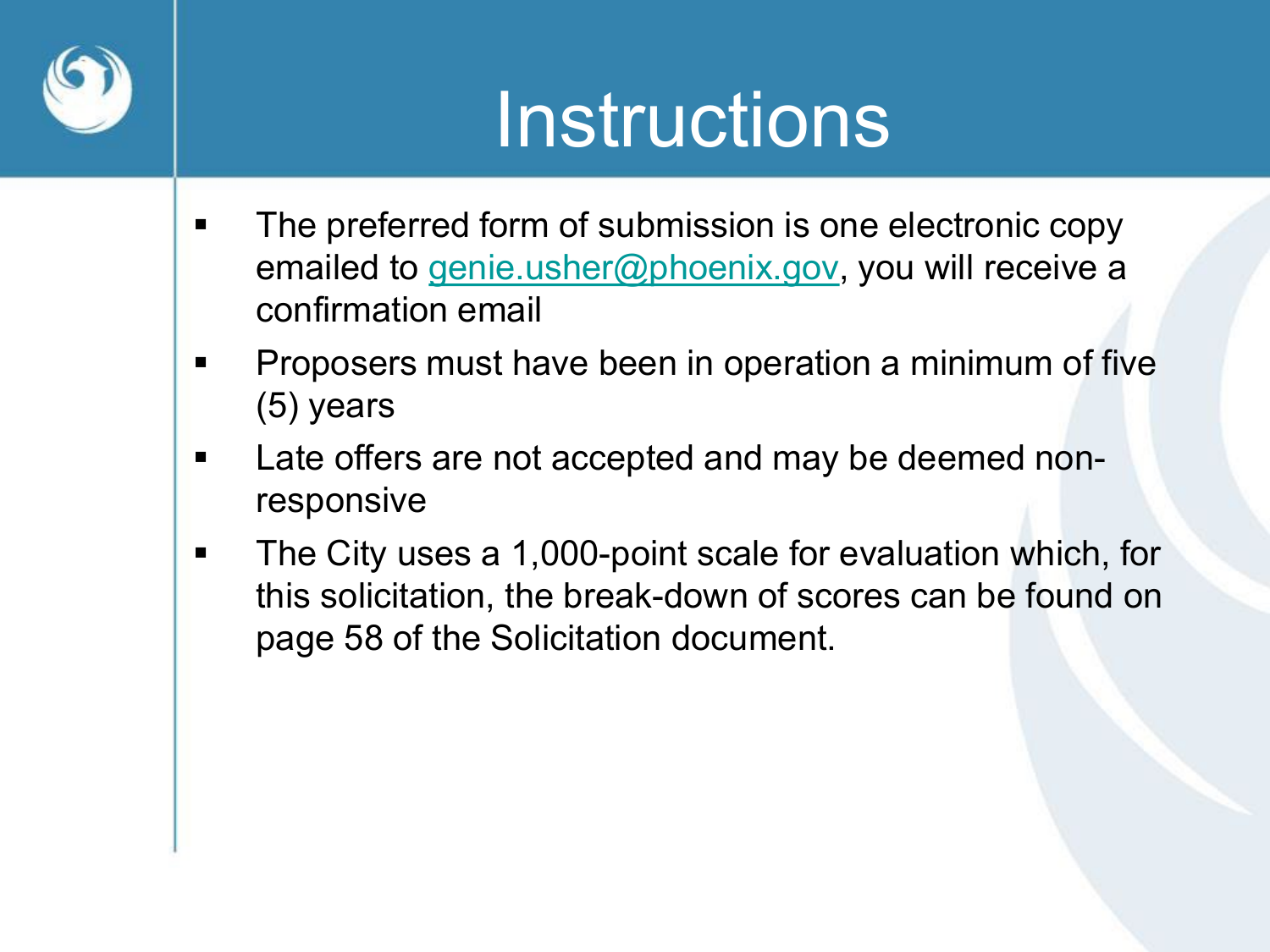

#### Standard Terms & Conditions

- **To do business with the City, the Contractor must comply** with Phoenix City Code 1969, Chapter 18, Article V, Equal Employment Opportunity, for questions contact Equal Opportunity Department at (602) 262-6790
- By ARS § 41-4401, the City is prohibited from awarding a contract to anyone who fails to comply with ARS § 23-214 which requires compliance with all federal immigration laws and regulations
- Advance payments are not authorized under this solicitation
- **The City may not be invoiced at prices higher than those** stated in any contract resulting from this Offer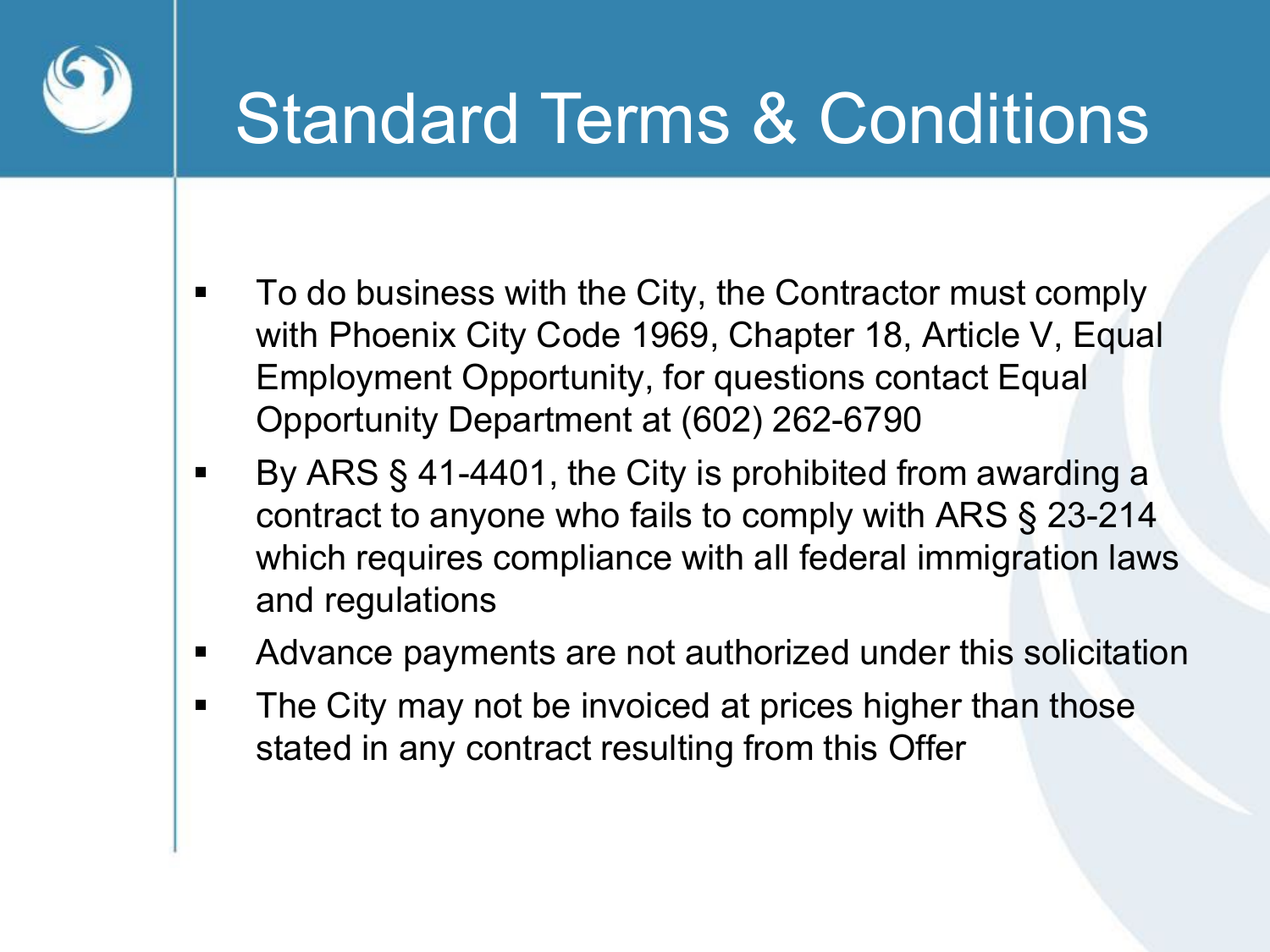

#### Standard Terms & Conditions

- This contract may be terminated at any time by mutual consent, or by the City, with or without cause, upon 30-days written notice
- **The City will be liable only for services rendered before the** effective date of any termination
- Cancellation may occur for any of the following reasons:
	- Provides personnel who do not meet the requirements
	- **Fails to perform adequately**
	- **Provides services of an unacceptable quality**
	- **Failure to provide the contracted service**
	- **Fails to make progress in performance of the** requirements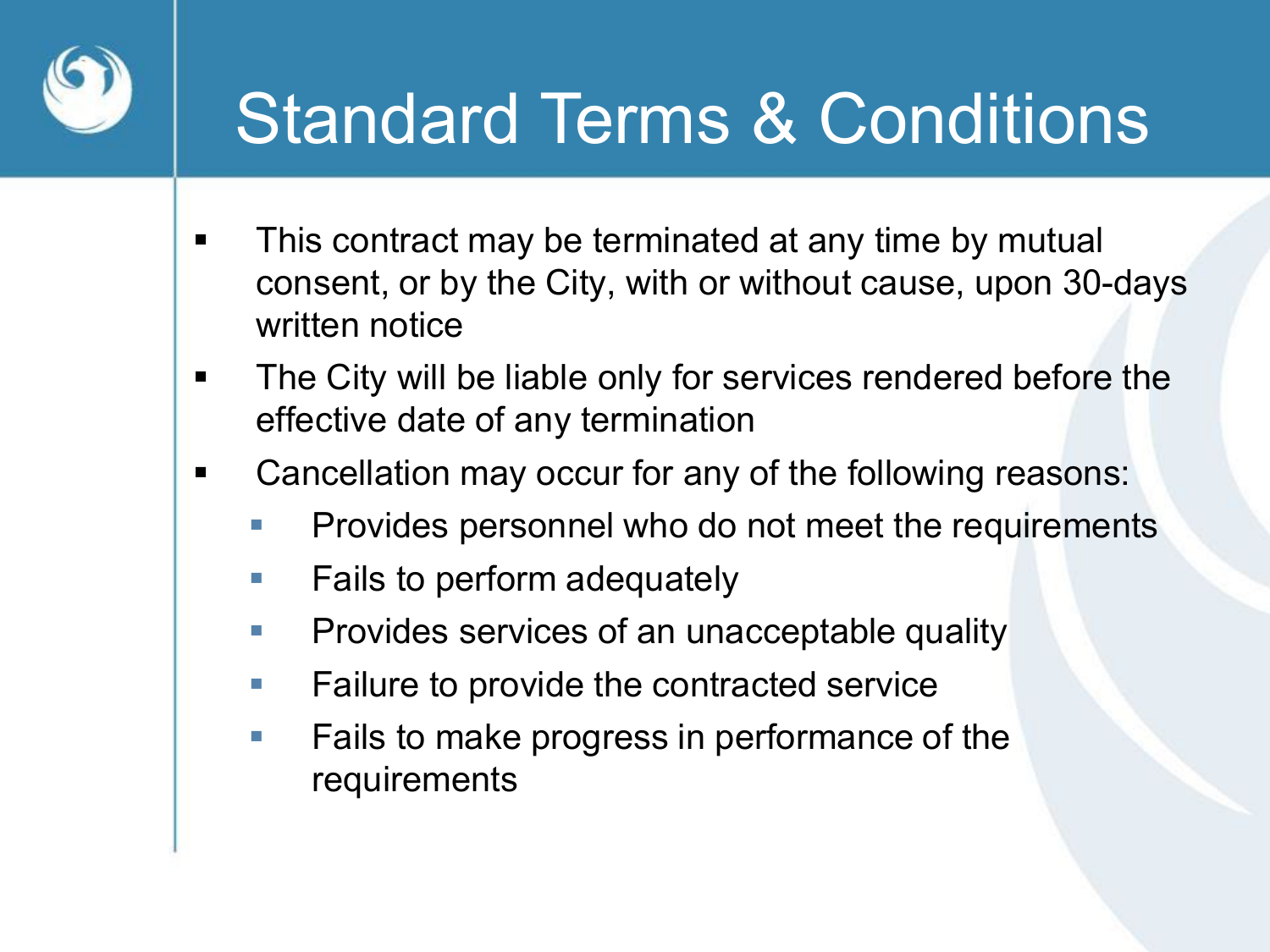## Special Terms & Conditions

- Any price increases granted are solely at the discretion of the City upon written request
- **Invoices must be emailed to invoices @phoenix.gov**
- No partial payments are authorized on individual purchase orders, payment is made upon acceptance of all goods and services on the purchase order
- A post-award conference may be held by the procurement officer to discuss critical elements of the work schedule and operational procedures
- **There is no bonding requirement for this solicitation**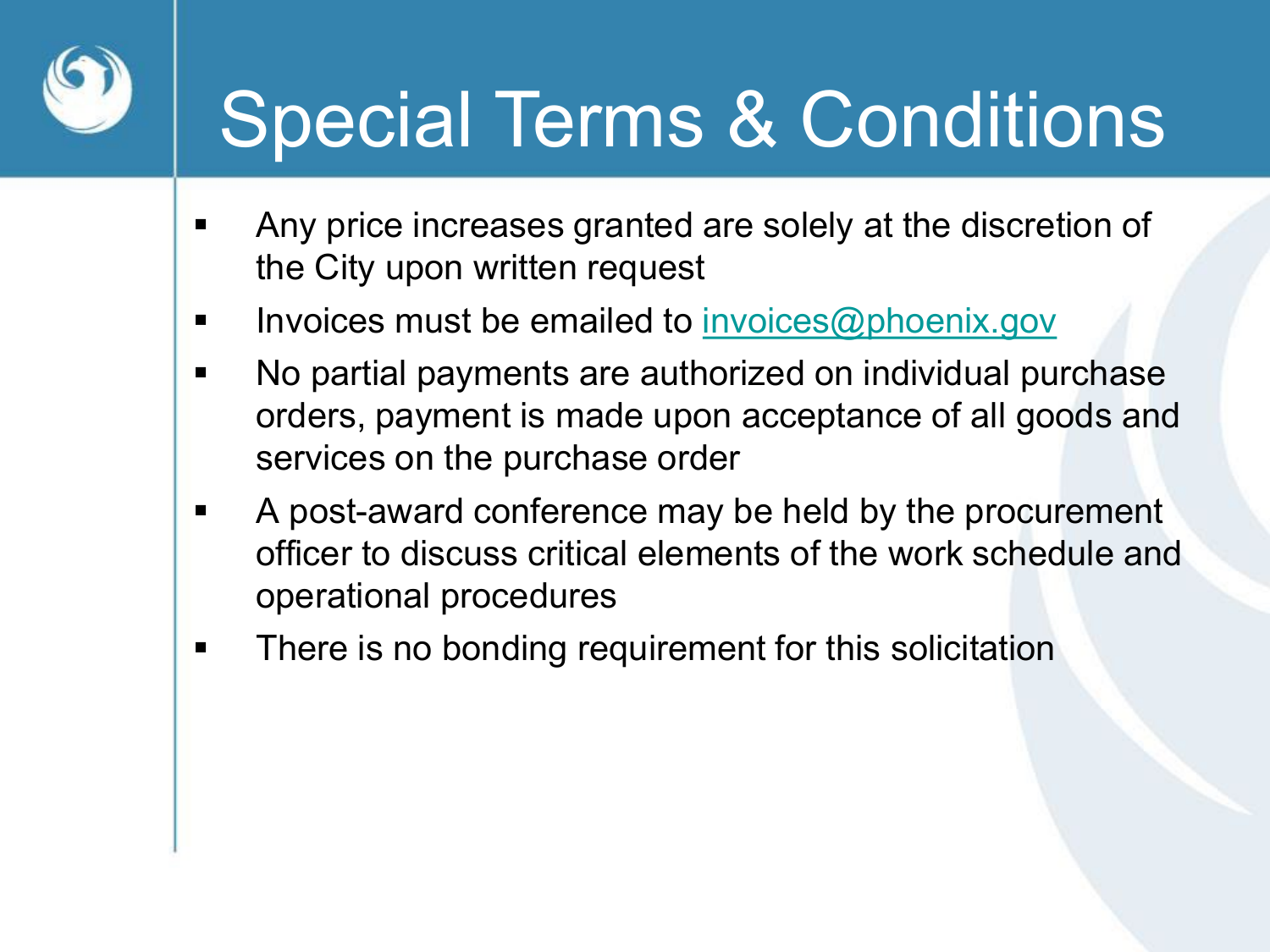## Insurance & Indemnification

- **Please note the indemnification provisions within the** solicitation
- **Insurance requirements cover:** 
	- General liability
	- Automobile liability
	- **Norker's compensation**
	- Pollution Liability
- Upon award, certificates of insurance (ACORD form or equivalent) listing the City as an additional insured, must be provided to the City within 10-days notice of award
- **These may be emailed to the Procurement Officer at** [genie.usher@phoenix.gov](mailto:procurement@phoenix.gov)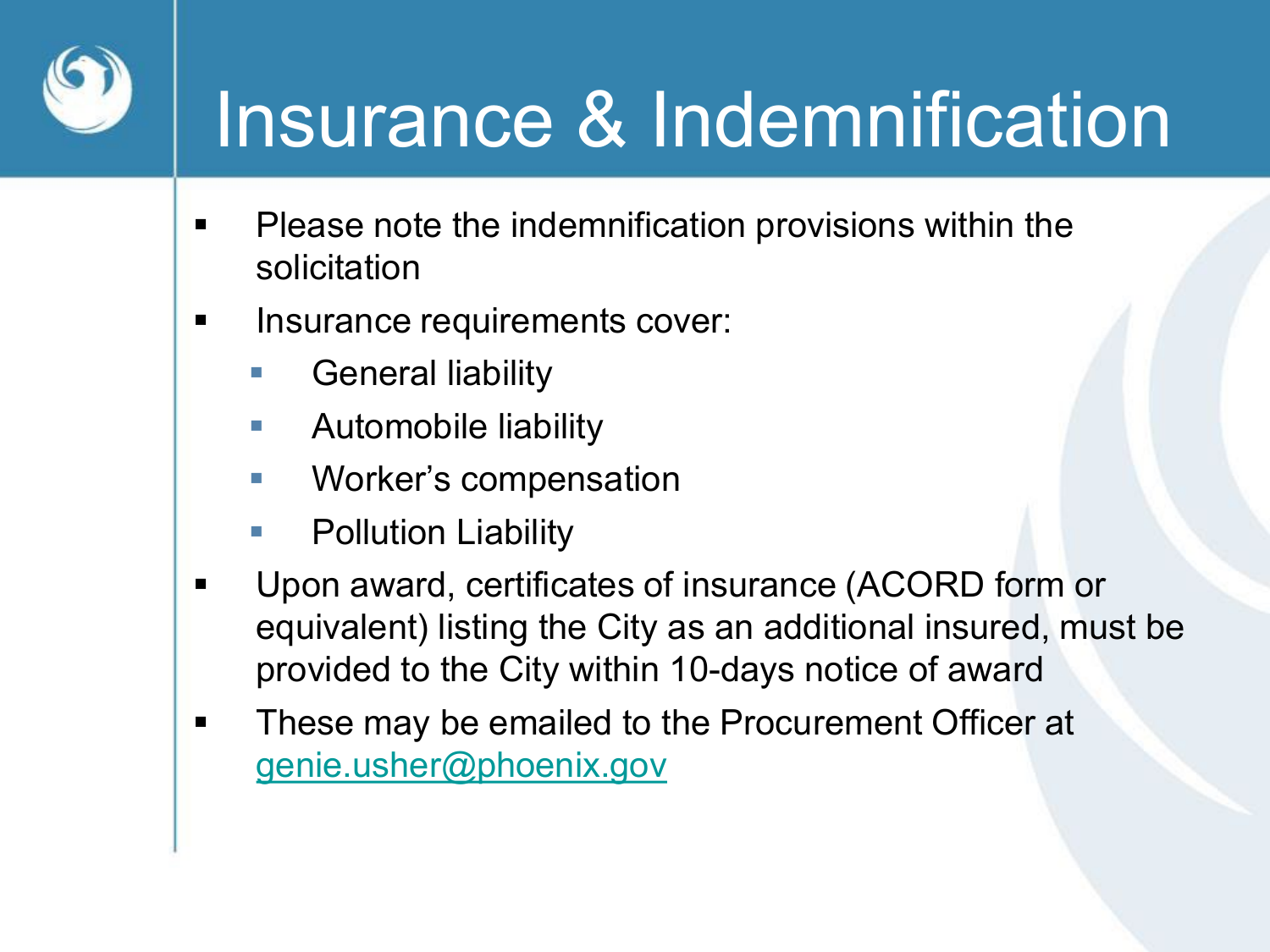

#### Scope of Work

■ Refer to Pages 36 - 42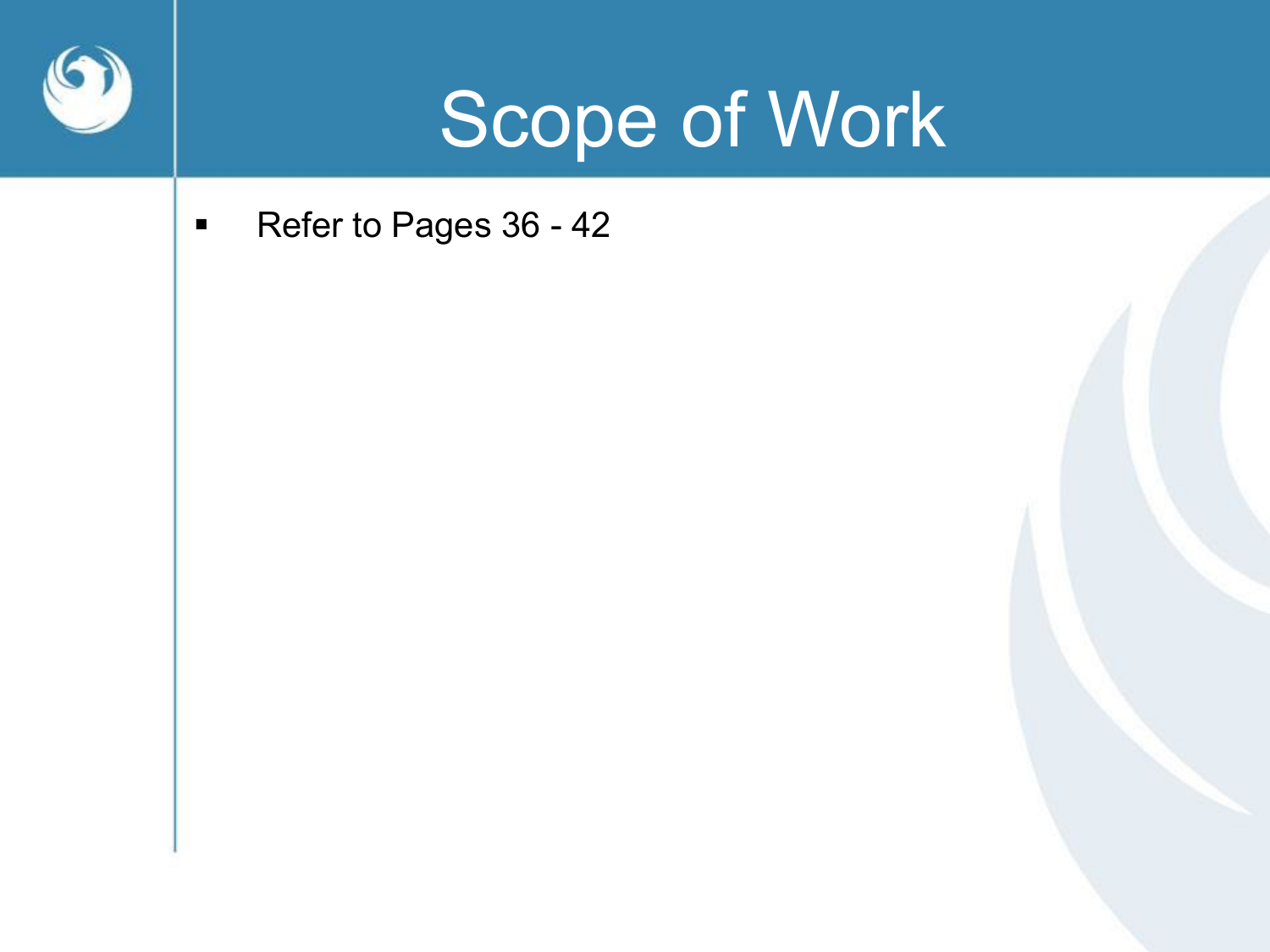

## **Submittals**

- Responses may be received by email, to [genie.usher@phoenix.gov](mailto:genie.usher@phoenix.gov) (contact for alternative mode of submittal)
- Be sure to complete and include the entire Submittals section including:
	- Consultant's Proposal (Page 57)
	- Exhibit  $B Fee$  Schedule (Page 43)
	- Business References (Page 62)
	- Signature Page (Page 63)
	- Attachment A: SUMMARY INFORMATION DATA FORM (Page 64)
	- Conflict of Interest and Transparency Form (Page 65)
	- **Any Addendum, signed by Proposer**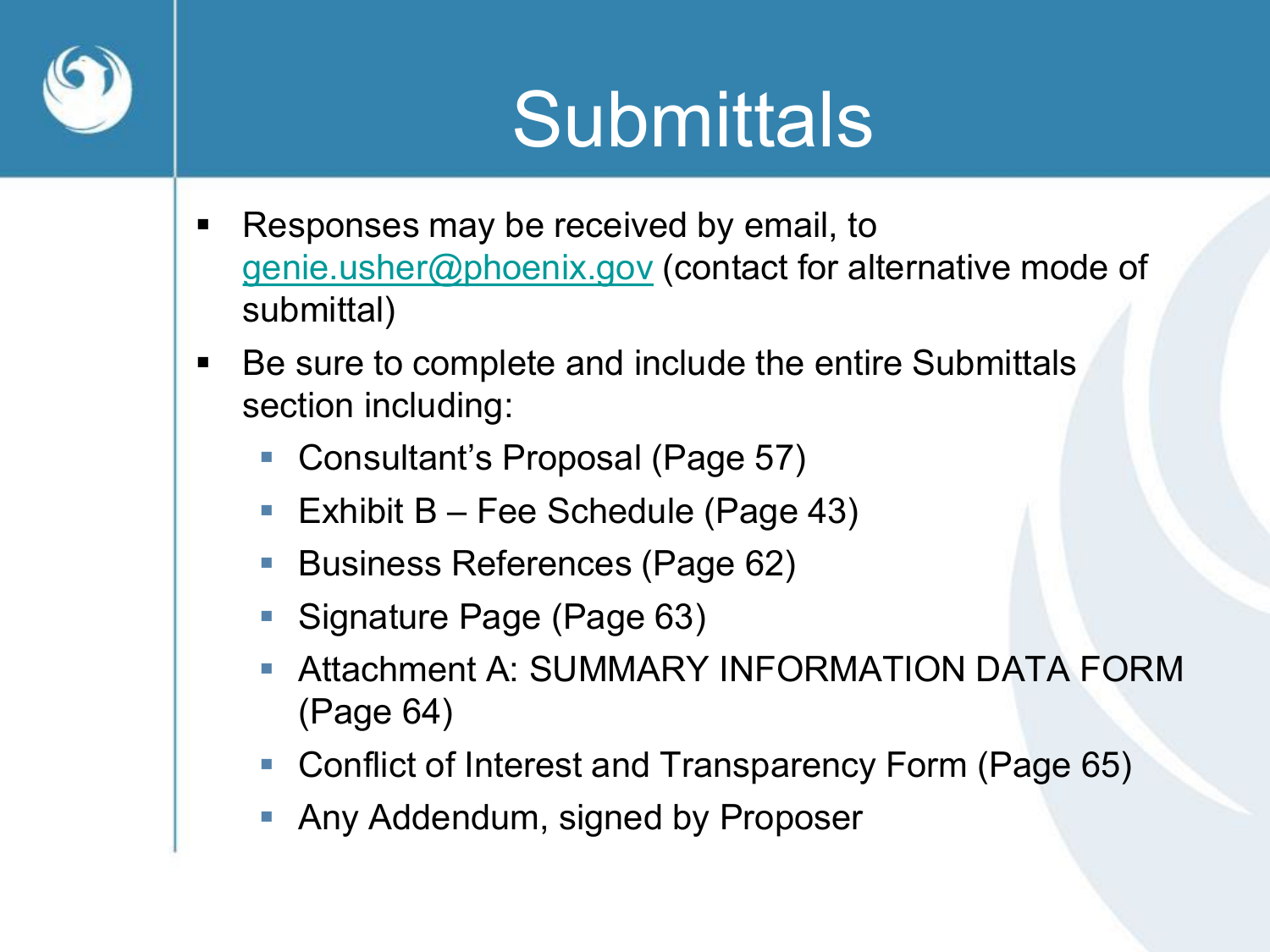

## **Submittals**

- **The Proposal Evaluation is included that provides Proposers insight** into how offers will be evaluated (Pages 58 – 60)
- Responses are evaluated by a committee and a consensus score is determined for each response
- **The committee follows the format of the Proposal Evaluation table,** so be sure to provide complete answers to each of the items
- Final bids are due on June 24, 2022, by 11:59 p.m., **late offers are deemed non-responsive**